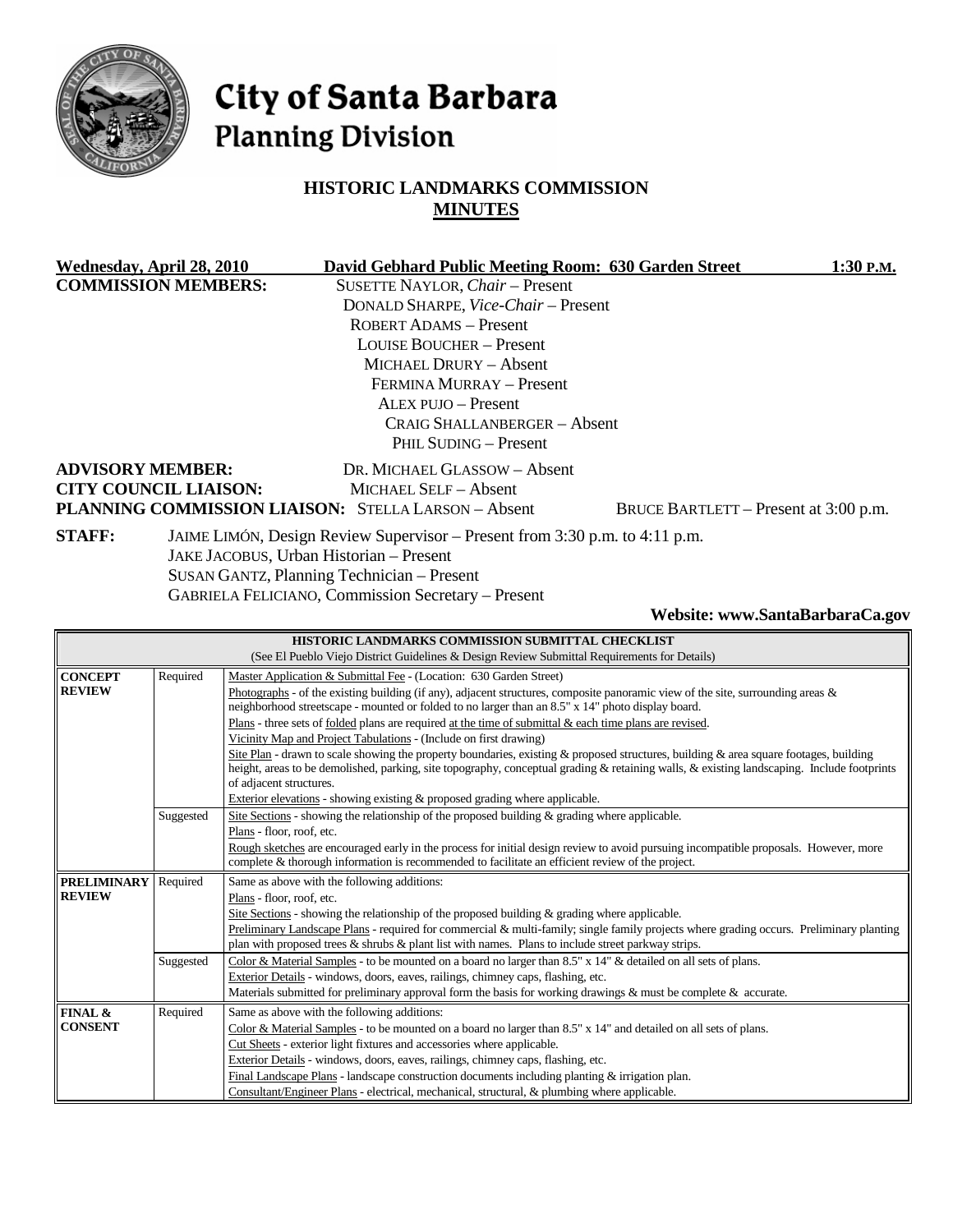#### **PLEASE BE ADVISED**

- \*\* All approvals made by the Historic Landmarks Commission (HLC) are based on compliance with Municipal Code Chapter 22.22 and with adopted HLC guidelines. Some agenda items received a mailed notice and were subject to a public hearing.
- \*\* The approximate time the project would be reviewed was listed to the left of each item on the agenda; and now the actual time is shown. It was suggested that applicants arrive 15 minutes early. The agenda schedule was subject to change as cancellations occurred. Staff would have notified applicants of time changes.
- \*\* The applicant's presence was required. If an applicant was not present, the item would be postponed indefinitely. If an applicant cancelled or postponed an item without providing advance notice, the item would be postponed indefinitely and would not be placed on the following HLC agenda. In order to reschedule the item for review, the applicant must fill out and file a Supplemental Application Form at 630 Garden Street (Community Development Department) and submit appropriate plans.
- \*\* The Commission may grant an approval for any project scheduled on the agenda if sufficient information has been provided and no other discretionary review is required. Substitution of plans is not allowed, if revised plans differing from the submittal sets were brought to the meeting, motions for preliminary or final approval would be contingent upon staff review for code compliance.
- \*\* Concept review comments are valid for one year. A Preliminary approval is valid for one year from the date of the approval unless a time extension has been granted. A Final approval is valid for two years from the date of final action unless a time extension has been granted or a Building Permit has been issued.
- \*\* The Commission may refer items to the Consent Calendar for Preliminary and Final Historic Landmarks Commission approval.
- **\*\* Decisions of the HLC may be appealed to the City Council. For further information on appeals, contact the Planning Division Staff or the City Clerk's office. Appeals must be in writing and must be filed with the City Clerk at City Hall within ten (10) calendar days of the meeting at which the Commission took action or rendered its decision.**
- \*\* **AMERICANS WITH DISABILITIES ACT:** In compliance with the Americans with Disabilities Act, if you need special assistance to gain access to, comment at, or participate in these meetings, please contact the Planning Division at 805-564-5470. If possible, notification at least 48 hours prior to the meeting will enable the City to make reasonable arrangements in most cases.
- **\*\* AGENDAS, MINUTES and REPORTS:** Copies of all documents relating to agenda items are available for review at 630 Garden St. and agendas and minutes are posted online at www.SantaBarbaraCa.gov/hlc. **Materials related to an item on this agenda submitted to the HLC after distribution of the agenda packet are available for public inspection in the Community Development Department located at 630 Garden St., during normal business hours.** If you have any questions or wish to review the plans, please contact Susan Gantz, at (805) 564- 5470 between the hours of 8:30 a.m. to 4:00 p.m., Monday through Thursday, and every other Friday. Please check our website under City Calendar to verify closure dates.

#### **LICENSING ADVISORY:**

The Business and Professions Code of the State of California and the Municipal Code of the City of Santa Barbara restrict preparation of plans for certain project types to licensed professionals. Applicants are encouraged to consult with Building and Safety Staff or Planning Staff to verify requirements for their specific projects.

Unlicensed persons are limited to the preparation of plans for:

- $\triangleright$  Single or multiple family dwellings not to exceed four (4) units per lot, of wood frame construction, and not more than two stories and basement in height;
- $\triangleright$  Non-structural changes to storefronts; and,
- Landscaping for single-family dwellings, or projects consisting solely of landscaping of not more than 5,000 square feet.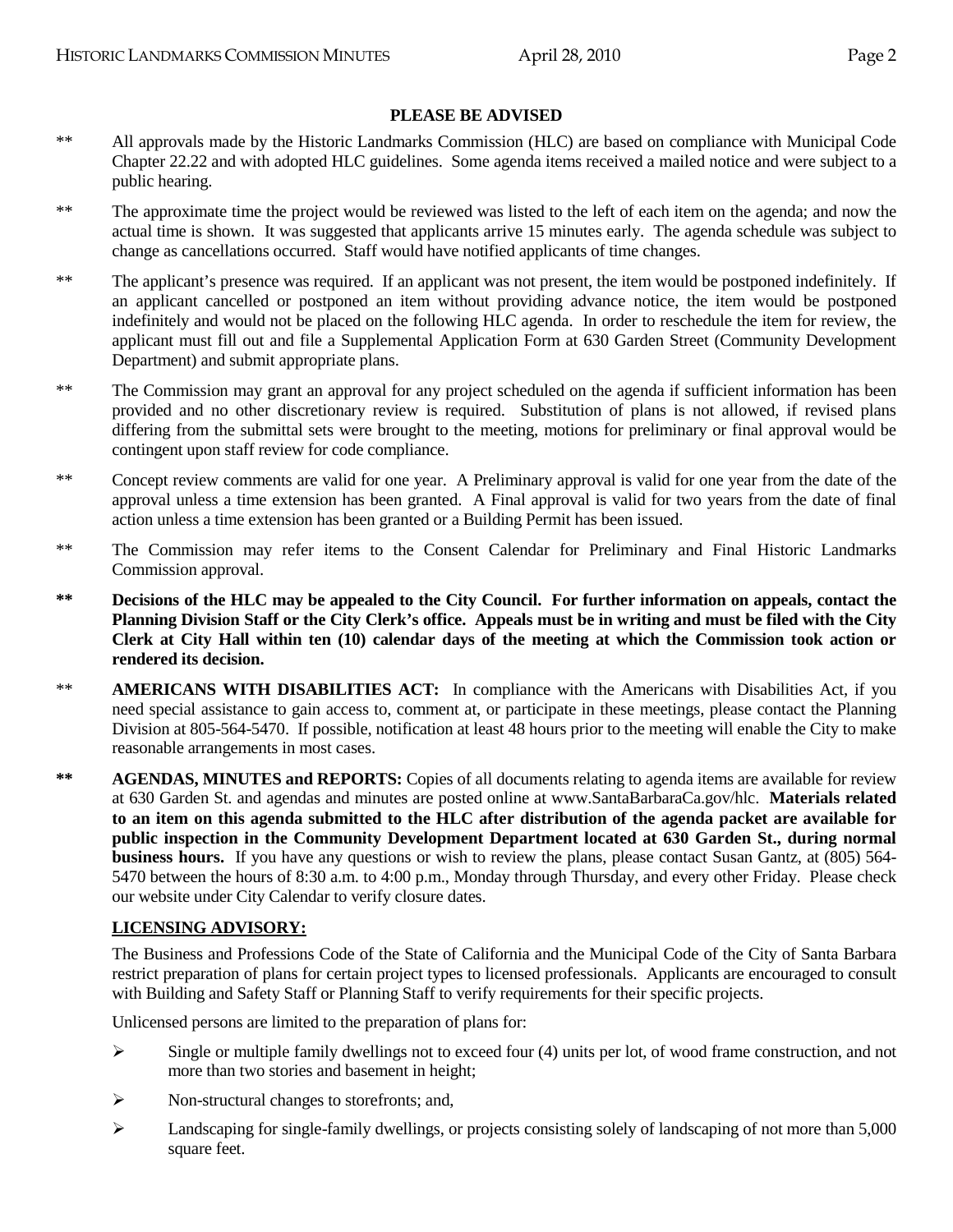## **NOTICE:**

- A. That on Friday, April 23, 2010, at 4:00 P.M., this Agenda was duly posted on the indoor and outdoor bulletin boards at the Community Development Department, 630 Garden Street, and online at www.SantaBarbaraCa.gov/hlc.
- B. This regular meeting of the Historic Landmarks Commission was broadcast live on TV Channel 18 and rebroadcast in its entirety on Friday at 1:00 P.M. A live broadcast could also be seen via personal computer by going to www.santabarbaraca.gov/Government/Video and then clicking City TV-18 Live Broadcast. An archived video copy of this meeting is viewable on computers with high speed internet access by going to www.santabarbaraca.gov/hlc and then clicking Online Meetings.

#### **GENERAL BUSINESS:**

A. Public Comment:

Kellam de Forest, local resident, commented about the Zoning Ordinance changes approved by the City Council related to the extension of project approvals. He asked that the Commission be informed of projects that are given an extension.

Mr. de Forest also asked if the Commission is going to provide the Plan Santa Barbara team with feedback on the Draft General Plan. Chair Naylor responded that individual comments were requested by Staff, but not by the Commission.

- B. Approval of the minutes of the Historic Landmarks Commission meeting of April 14, 2010.
	- **Motion: Approval of the minutes of the Historic Landmarks Commission meeting of April 14, 2010, with corrections.**  Action: Suding/Boucher, 6/0/1. (Murray abstained. Drury/Shallanberger absent.) Motion carried.
- C. Consent Calendar.

**Motion: Ratify the Consent Calendar as reviewed by Donald Sharpe.**  Action: Adams/Suding, 7/0/0. (Drury/Shallanberger absent.) Motion carried.

- D. Announcements, requests by applicants for continuances and withdrawals, future agenda items, and appeals.
	- 1. Ms. Gantz made the following announcements:
		- a) The project at 228 E. Victoria Street, which was continued two weeks to today's meeting, was postponed two additional weeks at the architect's request.
		- b) An appeal of the Historic Landmarks Commission's action on the project at 517 Chapala Street will be heard by the City Council at 2:00 p.m. on Tuesday, June 22. It was requested that at least two Commission members attend the hearing to represent the HLC.
		- c) The Annual Workshop for City Advisory Groups will be held on Wednesday, May 19, from 4:30 to 5:30 p.m. at the Faulkner Gallery of the Central Library, 40 E. Anapamu Street.
- E. Subcommittee Reports.

Commissioner Suding reported on the Lower Mission Creek flood control project.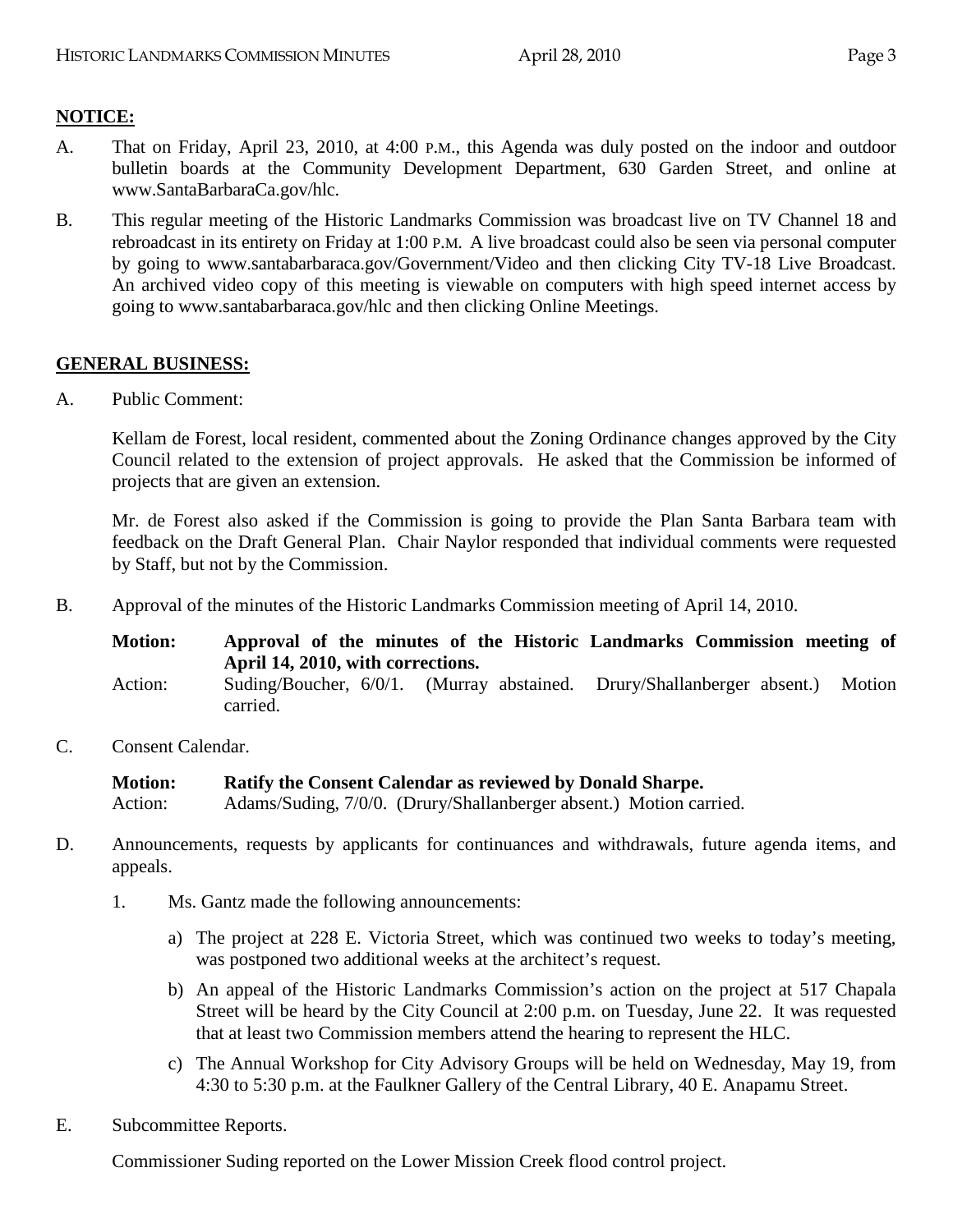# **DISCUSSION ITEM**

#### 1. **BUDGET FOR FISCAL YEAR 2011**

**(1:43)** Staff: Bettie Weiss, City Planner (Presentation of Community Development Department budget information for FY2011.)

Present: Paul Casey, Community Development Director Sue Gray, Administrative Services Manager

Discussion held.

# **ARCHAEOLOGY REPORT**

## 2. **34 W VICTORIA ST** C-2 Zone

| (2:06) | <b>Assessor's Parcel Number:</b>    | 039-131-016                   |
|--------|-------------------------------------|-------------------------------|
|        | <b>Application Number:</b>          | MST2009-00266                 |
|        | Owner:                              | Victoria Street Partners, LLC |
|        | Architect:                          | Cearnal Andrulaitis, LLP      |
|        | Landscape Architect: Martha Degasis |                               |

(Proposal to demolish an existing 20,125 square foot commercial building (old Vons grocery store) and 61 surface parking spaces on a 1.4 acre lot. The proposal includes the construction of 23,125 square feet of commercial/retail space, 37 residential condominium units (of which five would be affordable to middle-income homebuyers) and 78 parking spaces in a subterranean garage. Buildings would be two and three stories in height. Planning Commission approval is requested for a tentative subdivision map and development plan.)

## **(Review of Phase I Archaeological Resources Report prepared by David Stone, Dudek.)**

Staff comments: Susan Gantz, Planning Technician, stated that Dr. Glassow reviewed the report and appendix and concluded that the archaeological investigation supports the report's conclusions and recommendations that, because the proposed project would not have the potential to result in significant impacts on prehistoric or historic archaeological resources, no mitigation measures are required, and the standard condition regarding the discovery of unanticipated archeological resources applies and shall be on plans prior to issuance of building permit.

| <b>Motion:</b> | To accept the report as submitted. |                                                                     |  |
|----------------|------------------------------------|---------------------------------------------------------------------|--|
| Action:        |                                    | Boucher/Adams, 7/0/0. (Drury/Shallanberger absent.) Motion carried. |  |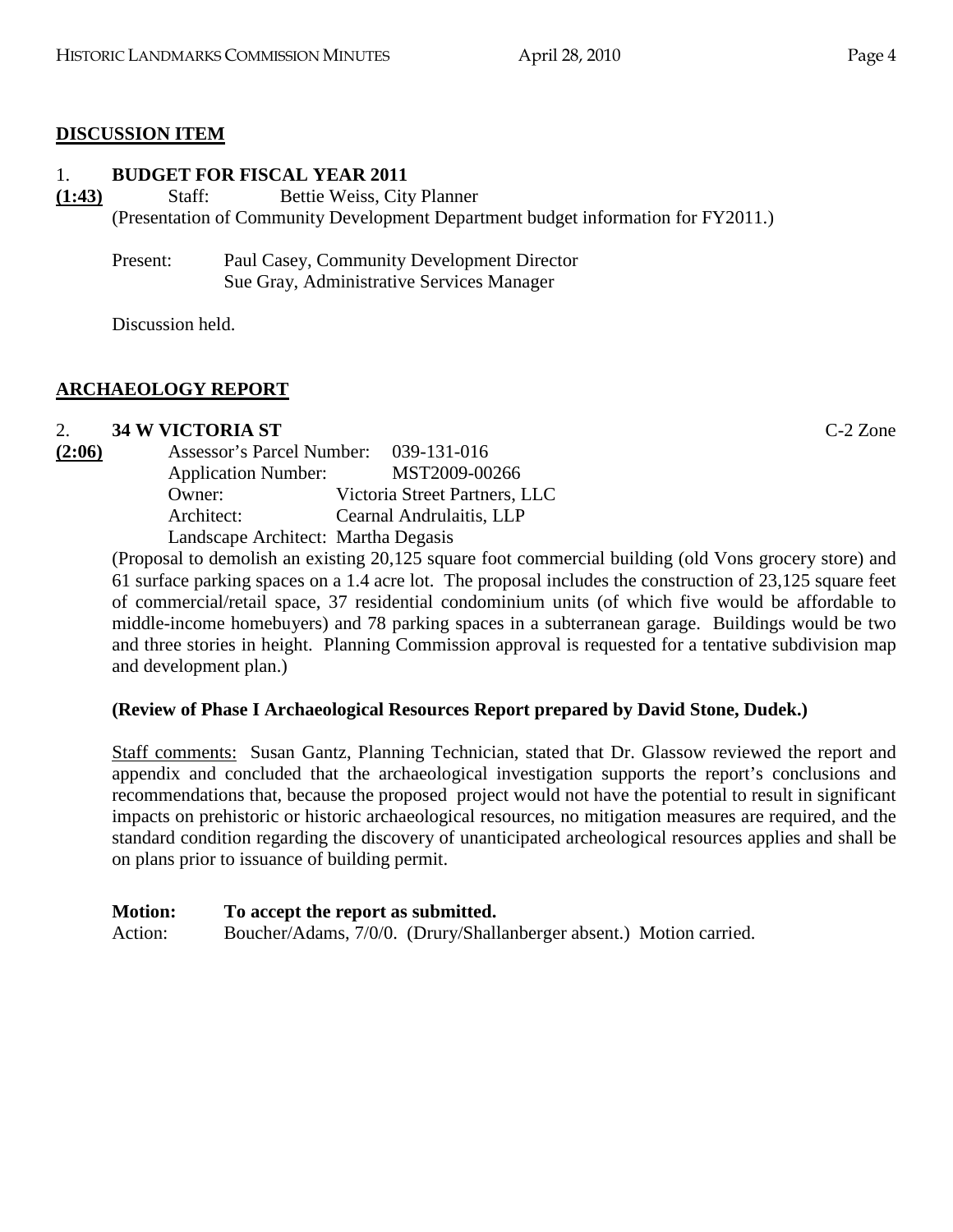# **HISTORIC STRUCTURES REPORT**

#### 3. **34 W VICTORIA ST** C-2 Zone

**(2:07)** Assessor's Parcel Number: 039-131-016 Application Number: MST2009-00266 Owner: Victoria Street Partners, LLC Architect: Cearnal Andrulaitis, LLP Landscape Architect: Martha Degasis

(Proposal to demolish an existing 20,125 square foot commercial building (old Vons grocery store) and 61 surface parking spaces on a 1.4 acre lot. The proposal includes the construction of 23,125 square feet of commercial/retail space, 37 residential condominium units (of which five would be affordable to middle-income homebuyers) and 78 parking spaces in a subterranean garage. Buildings would be two and three stories in height. Planning Commission approval is requested for a tentative subdivision map and development plan.)

**(Review of revised Historic Structures/Sites Report prepared by Post/Hazeltine Associates as requested by Staff. The report determined that the mosaic mural on the south elevation of the existing commercial building is eligible for City Landmark status.)** 

Present: Debra Andaloro, Senior Planner

Staff comments: Ms. Andaloro stated that the historical consultant revised the HSSR to focus on the potential cumulative impacts of the project on the adjacent historic landmark and the view of its tower.

Public comment opened at 2:18 p.m.

Kellam de Forest, local resident, commented about preserving the Arlington Theater's monumentality.

Public comment closed at 2:20 p.m.

**Motion: To accept the report with the condition that on page 49 the last sentence under the subtitle "Analysis" be stricken from the report.** 

Action: Pujo/Suding, 7/0/0. (Drury/Shallanberger absent.) Motion carried.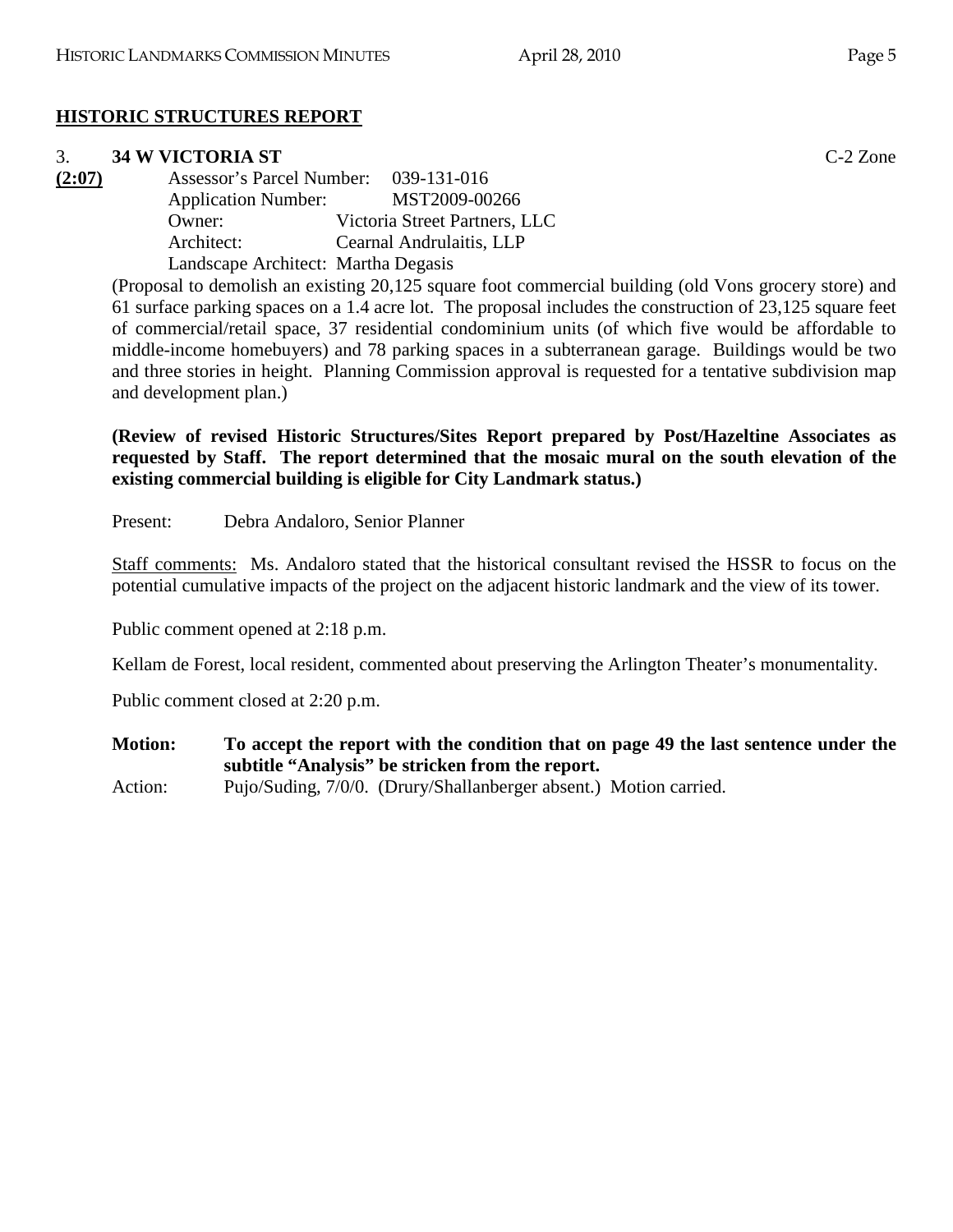#### **PRELIMINARY REVIEW**

#### 4. **35 STATE ST** HRC-2/SD-3 Zone

**(2:22)** Assessor's Parcel Number: 033-102-004 Application Number: MST97-00357 Applicant: MF Santa Barbara LLC Agent: Ken Marshall Architect: DesignARC, Inc. Landscape Architect: Suding Design Landscape Architects Engineer: Penfield & Smith Engineers, Inc.

(Proposal for a mixed-use development, Entrada de Santa Barbara, involving the private redevelopment of portions of three blocks of properties located at 35, 36, and 118 State Street. The proposal includes 114 hotel units, nine timeshare units, 21,654 square feet of commercial floor area, and 243 underground and on-grade parking spaces.)

**(Preliminary Approval of Area "A" at 35 State Street and continued Concept Review of Area "B" at 36 State Street and Area "C" at 118 State Street is requested. City Council approved the project on December 11, 2001, and a Substantial Conformance Determination was issued by the City Administrator on April 19, 2010. Project requires compliance with City Council Resolution No. 01-103.)** 

| Present: | Robert Farrell, Managing Director       |
|----------|-----------------------------------------|
|          | Melissa Cinarli, Project Manager        |
|          | Mark Shields, Architect                 |
|          | Kim True, Landscape Project Manager     |
|          | Allison De Busk, City Associate Planner |

Public comment opened at 2:59 p.m. and reopened at 3:16 p.m.

Kellam de Forest, local resident, commented about the tower in Area C; the pergola in Area B; shading at the terrace at Area C and the use of lawn there.

Public comment closed at 3:00 p.m. and reclosed at 3:18 p.m.

**Review of Area "A"** [also see MST2007-00538]

#### **Motion: Preliminary Approval of Area "A" with the following conditions:**

- **1.** This area should move forward ahead of the other areas to give it a sense of community priority.
- **2.** The State Street elevation of the new addition should reflect its position as a more subordinate aspect to the existing building of the Californian façade. Explore reproportioning the glazing to the plaster.
- **3.** The plant palette is acceptable. Consider using *Platanus racemosa* in various areas, including the riparian areas.
- **4.** Integrate the landscape plan with the Mission Creek Improvement project, especially along the creek bank.
- **5.** Verify with Staff that the footprint on the south corner of the building is consistent with the previously approved project.
- Action: Pujo/Boucher, 6/0/0. (Suding stepped down. Drury/Shallanberger absent.) Motion carried.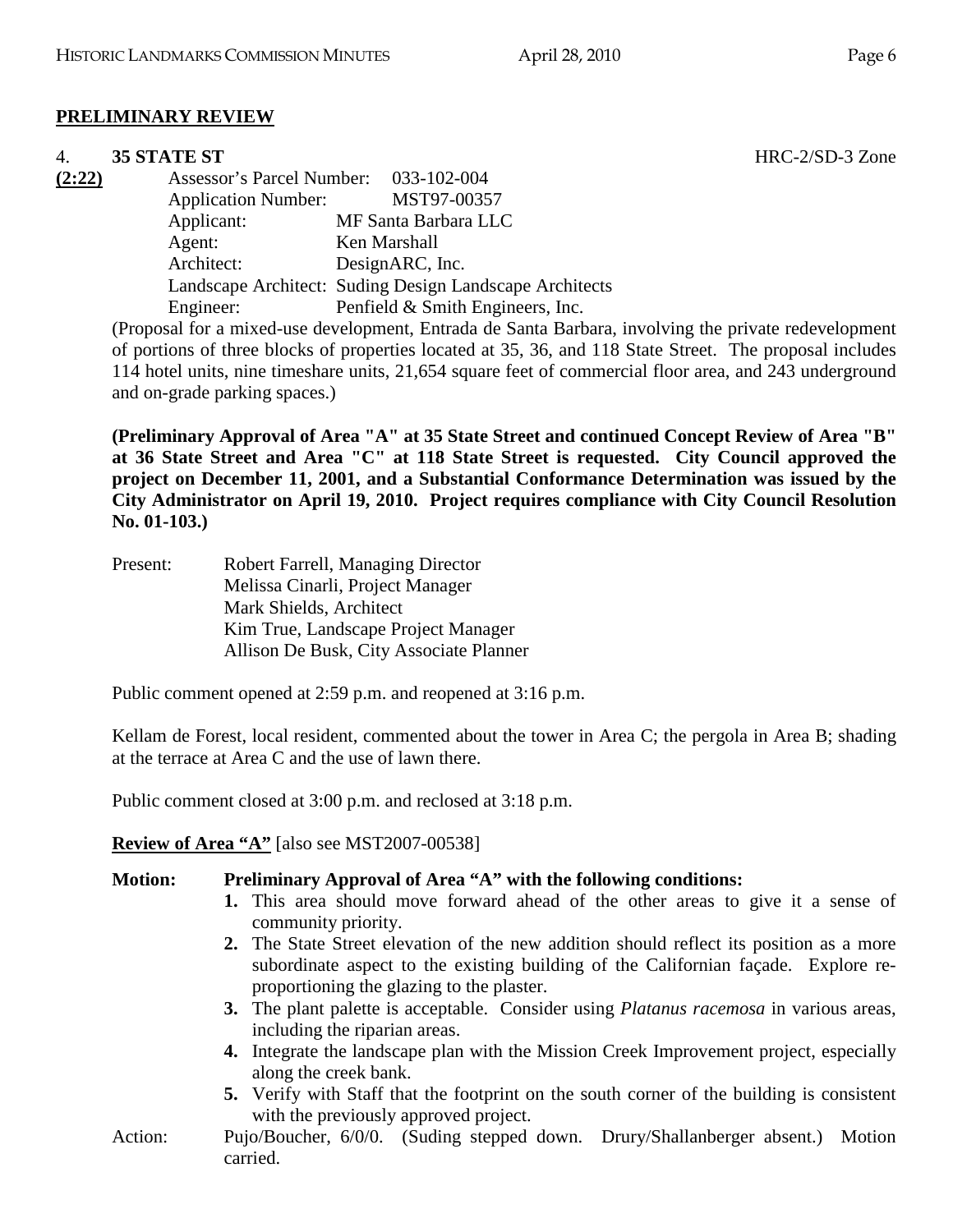## **Motion: Areas "B" and "C" continued indefinitely with the following comments: "Area B":**

- **1.** Revert back to the simplicity of the previously proposed elevation. At least one Commissioner felt that a redefinition of the entry should be part of that simplicity.
- **2.** The trellis should be further integrated.

#### **"Area C":**

- **1.** There is a preference for more landscape with the suggestion of more succulents and perhaps the use of an herb garden.
- **2.** Apply simplicity and simplification to the elevations; the railroad track elevation should embody that feeling.
- **3.** Provide skyline trees at the Helena Street elevation and more landscaping in general.
- **4.** Look into opportunities for temporary art installations and a water feature.
- **5.** Reevaluate the expression of the public plaza to be more in keeping with outdoor spaces in Santa Barbara.

Action: Adams/Boucher, 7/0/0. (Suding stepped down. Drury/Shallanberger absent.) Motion carried.

## **\*\* THE COMMISSION RECESSED FROM 4:04 P.M. TO 4:11 P.M. \*\***

## **CONCEPT REVIEW - NEW**

#### 5. **925 CHAPALA ST** C-2 Zone

| (4:11) | Assessor's Parcel Number:  |  | 039-313-027           |  |
|--------|----------------------------|--|-----------------------|--|
|        | <b>Application Number:</b> |  | MST2010-00124         |  |
|        | Owner:                     |  | City of Santa Barbara |  |
|        | Architect:                 |  | Dawn Sophi Ziemer     |  |
|        |                            |  |                       |  |

(Proposal to remodel a former auto muffler repair shop into office space for City Fire Station No. 1. The project includes an upgrade of the front facade and streetscape including repainting the building and installing new sidewalk and landscaping. Also proposed is restriping the existing parking lot and installation of an electric gate on the south side of the building.)

#### **(Project requires Environmental Assessment and compliance with the Chapala Street Design Guidelines.)**

Present: Dawn Ziemer and Richard Khristian, KBZ Architects

Public comment opened at 4:17 p.m. and, as no one wished to speak, it was closed.

#### **Motion: Continued two weeks with the following comments:**

- **1.** There is a preference for an expression of symmetry at the elevation with the arches and how the storefront system is expressed.
- **2.** Provide a developed landscape plan.
- **3.** Replace the existing chain link fence with a wrought iron fence to match the proposed wrought iron gate.
- **4.** Restudy the proposed shed roof.
- Action: Suding/Sharpe, 7/0/0. (Drury/Shallanberger absent.) Motion carried.